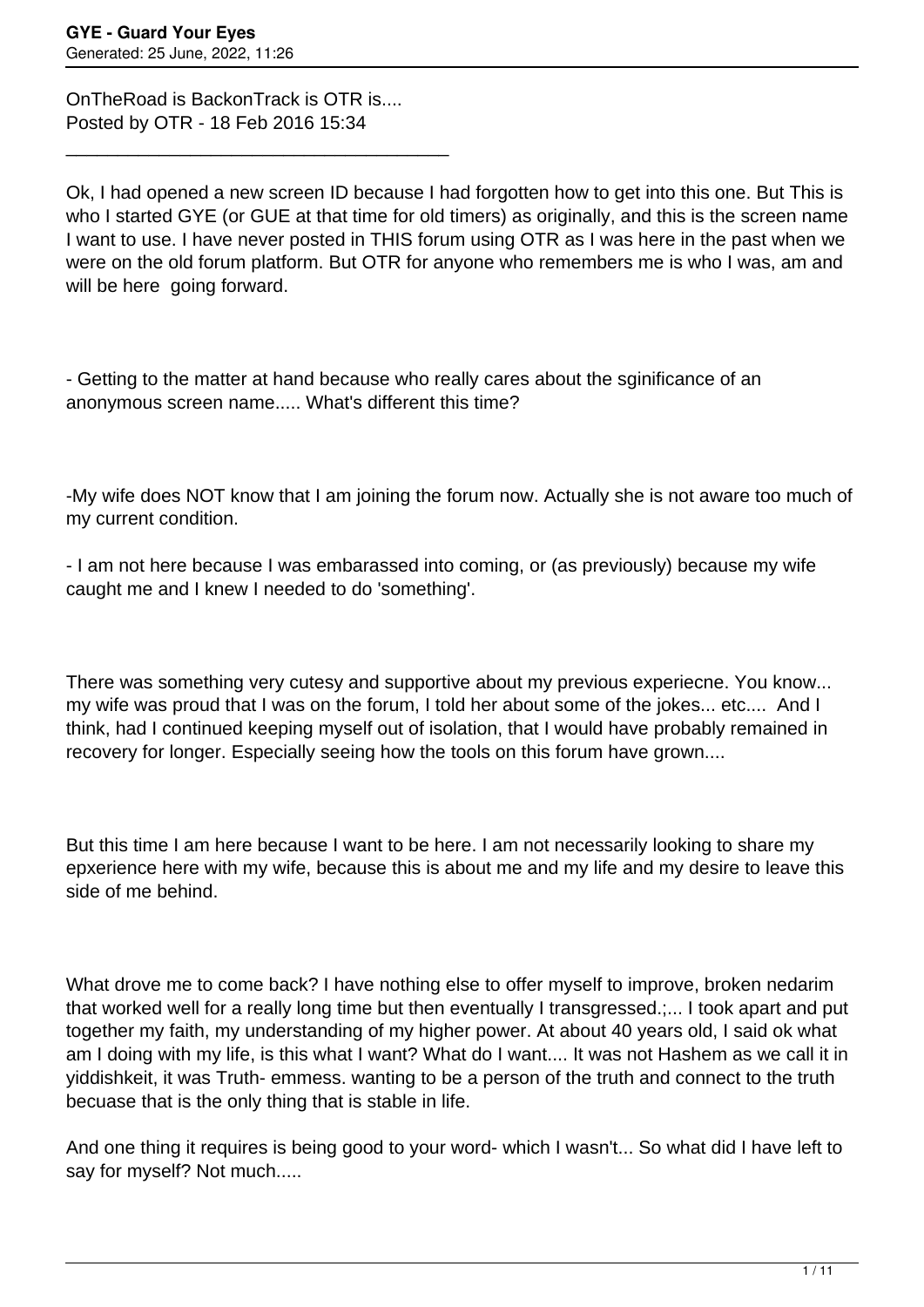Through this I realized (again) that I have no other recourse but to reach out to others and get help with this. I called an old GYE buddy or two... got no reply. So I need to start again....

In a way the fact that I am here now, not because of external shame, but because I want to be a person of truth, true to myself, true to who I want to be... I think that makes this a little more real.

That is one thought that I have.... There are so many interesting things to get out in writing, I can't get them all down at once..... But I am starting on my 3 preliminary days toward getting on the 90 day chart, installing proper filters and getting back on the road or on track or whatever you call it to get straight and become who I really want and am supposed to be.

========================================================================

Re: OnTheRoad is BackonTrack is OTR is.... Posted by cordnoy - 08 Apr 2016 01:57

\_\_\_\_\_\_\_\_\_\_\_\_\_\_\_\_\_\_\_\_\_\_\_\_\_\_\_\_\_\_\_\_\_\_\_\_\_

Ok, I'm gonna try again.

Testin'.

====

======================================================================== ====

Re: OnTheRoad is BackonTrack is OTR is.... Posted by cordnoy - 08 Apr 2016 02:36

\_\_\_\_\_\_\_\_\_\_\_\_\_\_\_\_\_\_\_\_\_\_\_\_\_\_\_\_\_\_\_\_\_\_\_\_\_

Although this time all the posts are not as clear to me, I'll write my thoughts out in general.

For the record, I hate the chapter called we agnostics.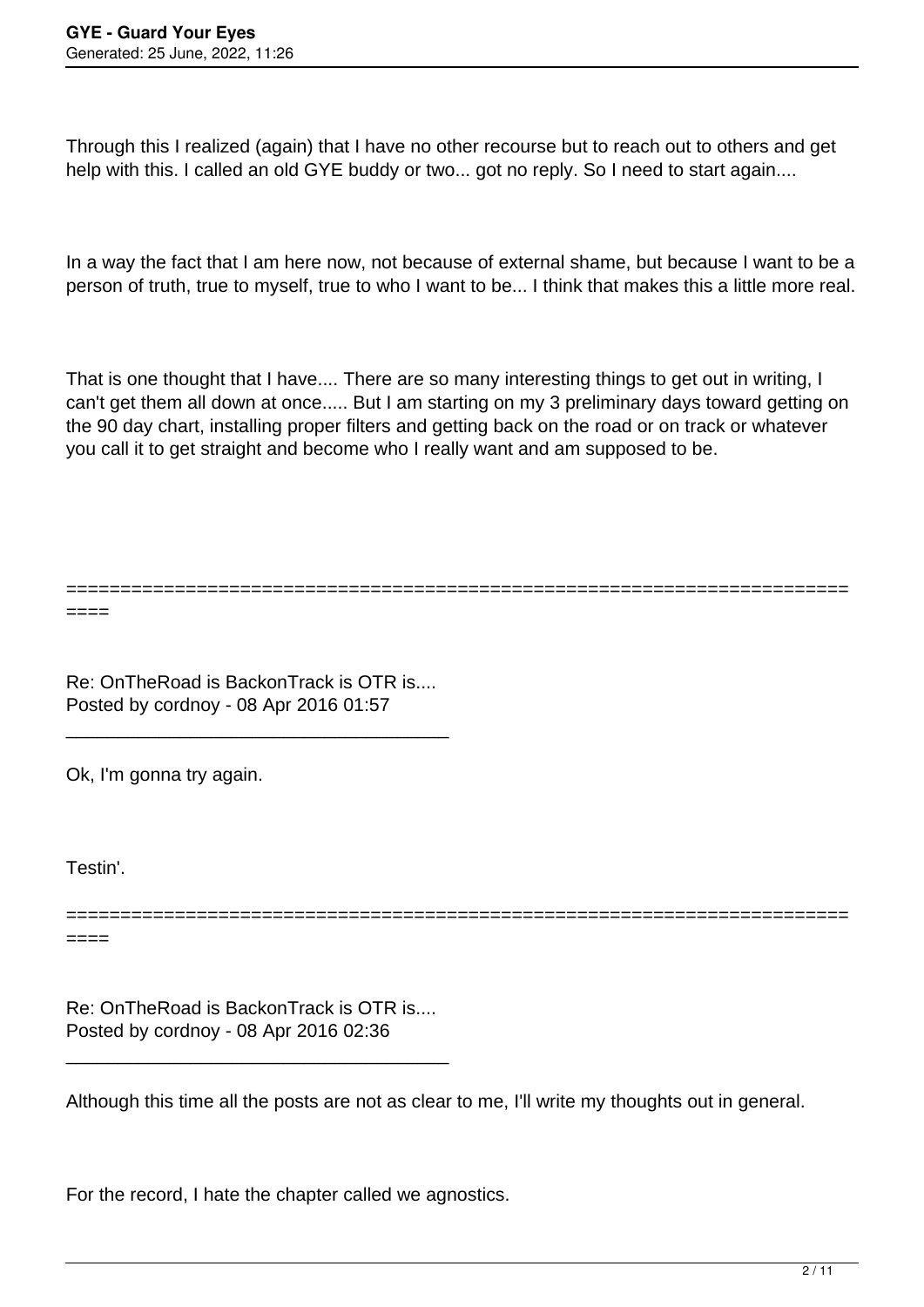?For the record, I think that the authors really wanted you to believe in God.

?For the record, I even think that they picked on alcoholics, for they are easy prey.

That being said, it is a highly effective program, and one I use on a daily basis.

If anyone's feathers were ruffled from the above, so be it....that's what it seems to me.

Next, regarding what does God do and what do we do? Here is my take: skep writes that this is a world of action, and that is true, but step 1-3, which is the full acceptance that we addicts are not in control and that we cannot (on any practical level) vanquish the dragon, that is something which is not simple to do. That is passive action, and it is tough. Many give it lip service and say that yes our lives are unmanageable and God is the only one who can restore us to sanity, but they don't really believe it. Take my dear friend, who has risen to high levels, far superior to where he was some years ago, but yet, he us is not satisfied. There are still ????? ???????? lurking in his neighborhood, and this bothers him immensely. What does he do? He racks his brains in his attempt to figure out what is wrong and what can he do. How can he remedy the situation? Now, perhaps there are legitimate answers, but may I humbly suggest that there really is nothing for him to do except accept the fact that he cannot do it. So easy, yet so difficult. Who can? God can, and enough with the #&ucking doorknob, and I won't venture an opinion about the spirituality flowing thru us, for I don't know much about it.

And now let's get to the steps and the other issue. The initial steps are those of acceptance, tough steps to really and truly give in to, but a prerequisite to working this program. It is only then that we can begin working the actions that will assist us in restoring our lives. So we need to let go and let God and then we need to work.

There is an explanation to this and one which I might even understand, but that is it for now.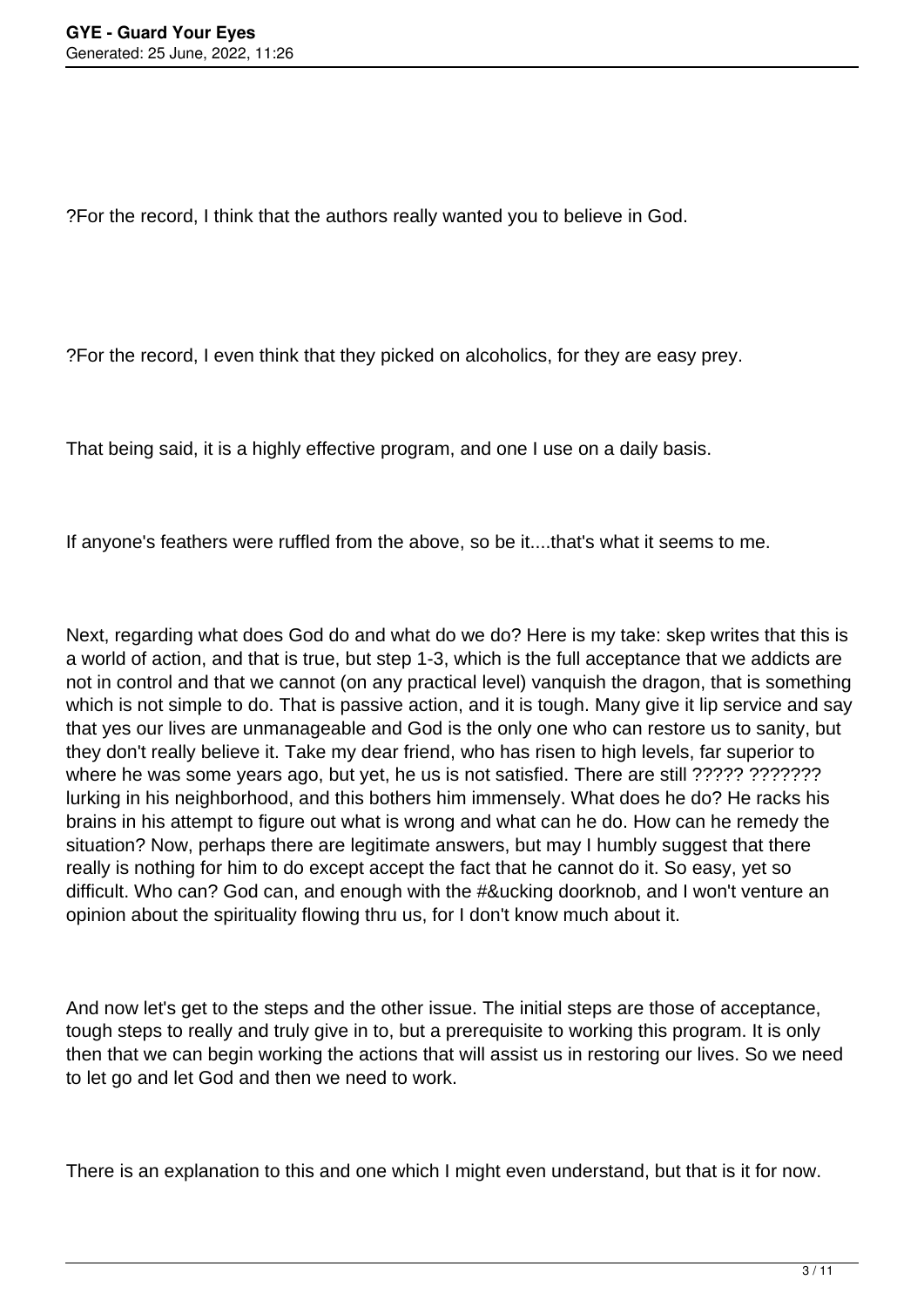B'hatzlachah

My initial post was better....sorry.

?

====

Re: OnTheRoad is BackonTrack is OTR is.... Posted by OTR - 08 Apr 2016 03:43

\_\_\_\_\_\_\_\_\_\_\_\_\_\_\_\_\_\_\_\_\_\_\_\_\_\_\_\_\_\_\_\_\_\_\_\_\_

bahhh false alarm... here I am thinkin cords is gonna give us a run down of spirituality and housewares and he goes off into this SA step work rubbish....

======================================================================== ====

========================================================================

Re: OnTheRoad is BackonTrack is OTR is.... Posted by realsimcha - 08 Apr 2016 03:50

\_\_\_\_\_\_\_\_\_\_\_\_\_\_\_\_\_\_\_\_\_\_\_\_\_\_\_\_\_\_\_\_\_\_\_\_\_

[OTR wrote on 07 Apr 2016 13:50](/forum/id-283891)**:**

The Chazal which says, Ilmaleh Hakadosh Baruch Hu Ozro- Is referring to yetzer hara. It peeves me to no end when people compare this addiction to yetzer hara. It's not. It's clearly a mental illness. THat said, if NORMAL yetzer hara requires Hashem's intervention to vanquish, then without a doubt, people with the mental illness of addiction are going to NEED intervention from above. Chazal don't say- Ilmaleh Hakadosh Baruch Hu Ozro.. while he sits back and does nothing. Any thinking person will realize that Chazal mean- WHEN a person does what is incumbent on HIMSELF to vanquish his evil inclination, THEN Hashem comes along and fills in the gaps. Similarly with our addiction WHEN we do what is on us to do, THEN God will help us.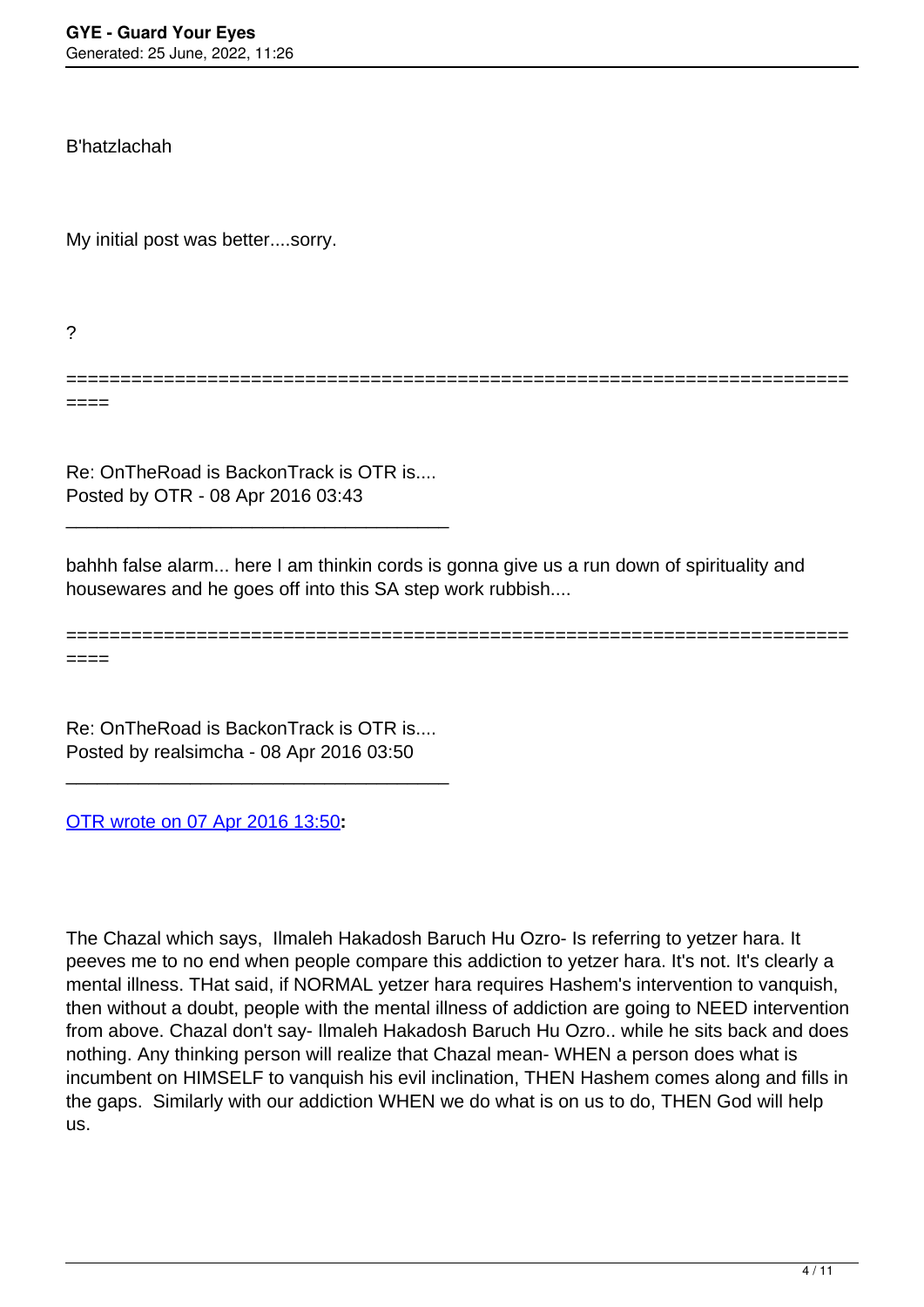Hey OTR II think its really you this time :) I. Firstly I really enjoyed this post. Secondly, I completely agree with you that it is not advisable to compare the yetzer hara which is yetzer hara with addiction which is a disease. I think one of the reasons that its a terrible idea for guys struggling with this is the fact that we were completely unsuccessful fighting the "yetzer hara". We felt that we didnt have free will -- which many people told us was impossible. But the truth is that the gemara also says the one does not do an aveira unless a ??? ???? enters him. So that means that to some extent there is an insanity lurking in every sin. It might just be a matter of a spectrum of insanity. It doesnt really matter. But, as you said, if even a simple aveira is impossible to conquer without Hashems help, addiction ?? ??? ???? ???? .

======================================================================== ====

Re: OnTheRoad is BackonTrack is OTR is.... Posted by cordnoy - 08 Apr 2016 04:04

\_\_\_\_\_\_\_\_\_\_\_\_\_\_\_\_\_\_\_\_\_\_\_\_\_\_\_\_\_\_\_\_\_\_\_\_\_

And in my initial post, I also differentiated between the gemora about yetzer hara and this addiction. Although I do not know for certain, I do not think that the gemora is referring to an addiction. Accordingly, the assistance Hashem helps with conquering the yetzer hara by an aveirah is not the same at all to what we are discussing.

======================================================================== ====

========================================================================

========================================================================

Re: OnTheRoad is BackonTrack is OTR is.... Posted by mggsbms - 08 Apr 2016 04:07

\_\_\_\_\_\_\_\_\_\_\_\_\_\_\_\_\_\_\_\_\_\_\_\_\_\_\_\_\_\_\_\_\_\_\_\_\_

If so why do you think don't chazal discuss addiction. Is it a new occurrence ?

====

Re: OnTheRoad is BackonTrack is OTR is.... Posted by cordnoy - 08 Apr 2016 04:10

\_\_\_\_\_\_\_\_\_\_\_\_\_\_\_\_\_\_\_\_\_\_\_\_\_\_\_\_\_\_\_\_\_\_\_\_\_

Good question.

====

Re: OnTheRoad is BackonTrack is OTR is....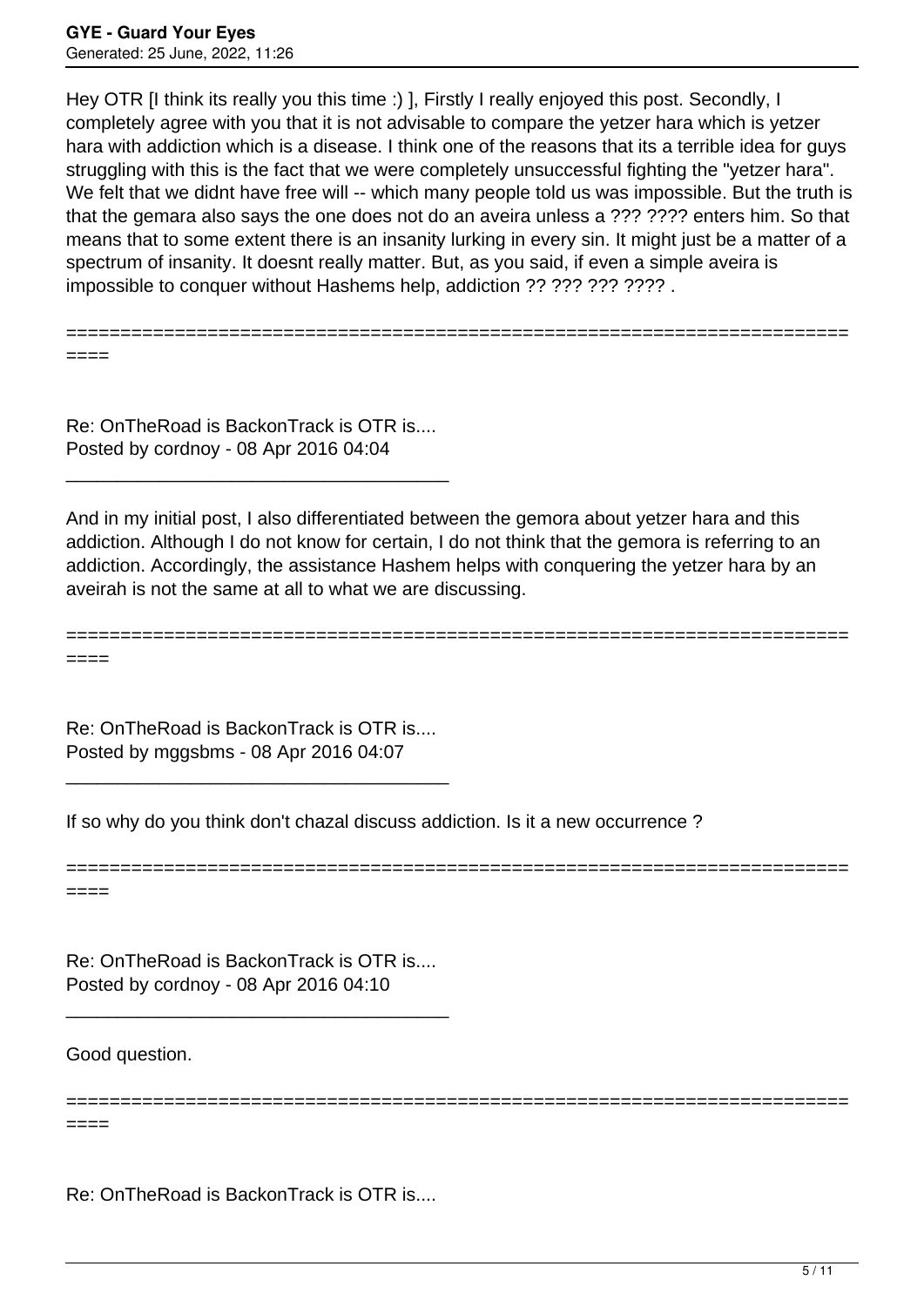Posted by Shlomo24 - 08 Apr 2016 04:42

\_\_\_\_\_\_\_\_\_\_\_\_\_\_\_\_\_\_\_\_\_\_\_\_\_\_\_\_\_\_\_\_\_\_\_\_\_

Reading this thread, and posting on it also, is reminding me that sometimes I get caught up in the theoretical. I have opinions on many things, but I don't always say them if they are unnecessary or they won't make a practical difference. I was the biggest mumche when I wasn't sober, I had all the best eitzos. I am trying to break away from that now.

However, when it comes to the 12 Steps I have heard from many others about the nature of them. And what I have come to realize is that God keeps me and others sober. I feel this almost tangibly. Which is why I have such strong opinions on this matter. Different people have different experiences and speculations or understanding about how the steps work. Case in point is that my favorite chapter is "We Agnostics" and apparently others don't have view. Also Skep has a completely different perspective. What I say I know for me; it may change, but right now that is the case. I also don't connect to the mindset of trying to make the steps fit in with Torah. I am too frigging desperate for my life to worry about those things. If eating turnips and doing jumping jacks would give me this kind of result, I would do it too. But apparently this is the path that God has led me and this is what he wants me to be doing now.

I am also maskim that the creators wanted people to believe in God. It is a b'feirush story in the back of the Big Book. But l'maysah the program is about "God of our understanding" and frankly I don't give a damn what the kavanos were; I have a program that works for me. Not gonna change it anytime soon, unless it is under direction from a sponsor or whatnot.

========================================================================

========================================================================

Re: OnTheRoad is BackonTrack is OTR is.... Posted by cordnoy - 08 Apr 2016 09:29

\_\_\_\_\_\_\_\_\_\_\_\_\_\_\_\_\_\_\_\_\_\_\_\_\_\_\_\_\_\_\_\_\_\_\_\_\_

And we wish you continued success.

B'hatzlachah

====

====

Re: OnTheRoad is BackonTrack is OTR is.... Posted by eslaasos - 08 Apr 2016 14:12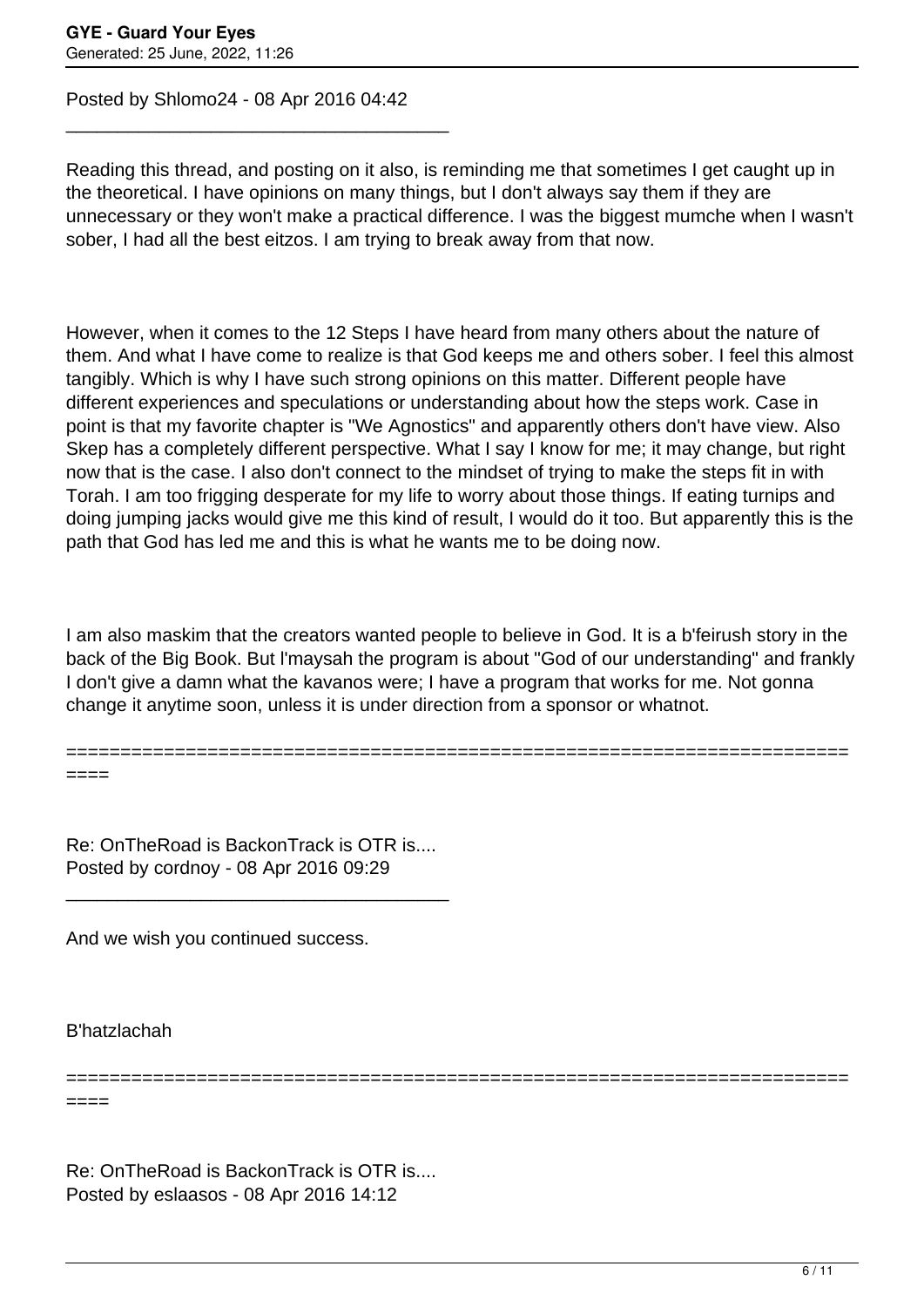====

[mggsbms wrote on 08 Apr 2016 04:07](/forum/id-283979)**:**

\_\_\_\_\_\_\_\_\_\_\_\_\_\_\_\_\_\_\_\_\_\_\_\_\_\_\_\_\_\_\_\_\_\_\_\_\_

If so why do you think don't chazal discuss addiction. Is it a new occurrence ?

How do you know they don't? It takes pleitzos to determine what the message is in different maamarei Chazal.

========================================================================

Re: OnTheRoad is BackonTrack is OTR is.... Posted by eslaasos - 08 Apr 2016 14:22

\_\_\_\_\_\_\_\_\_\_\_\_\_\_\_\_\_\_\_\_\_\_\_\_\_\_\_\_\_\_\_\_\_\_\_\_\_

[cordnoy wrote on 08 Apr 2016 02:36](/forum/id-283951)**:**

Although this time all the posts are not as clear to me, I'll write my thoughts out in general.

For the record, I hate the chapter called we agnostics.

?For the record, I think that the authors really wanted you to believe in God.

?For the record, I even think that they picked on alcoholics, for they are easy prey.

That being said, it is a highly effective program, and one I use on a daily basis.

If anyone's feathers were ruffled from the above, so be it....that's what it seems to me.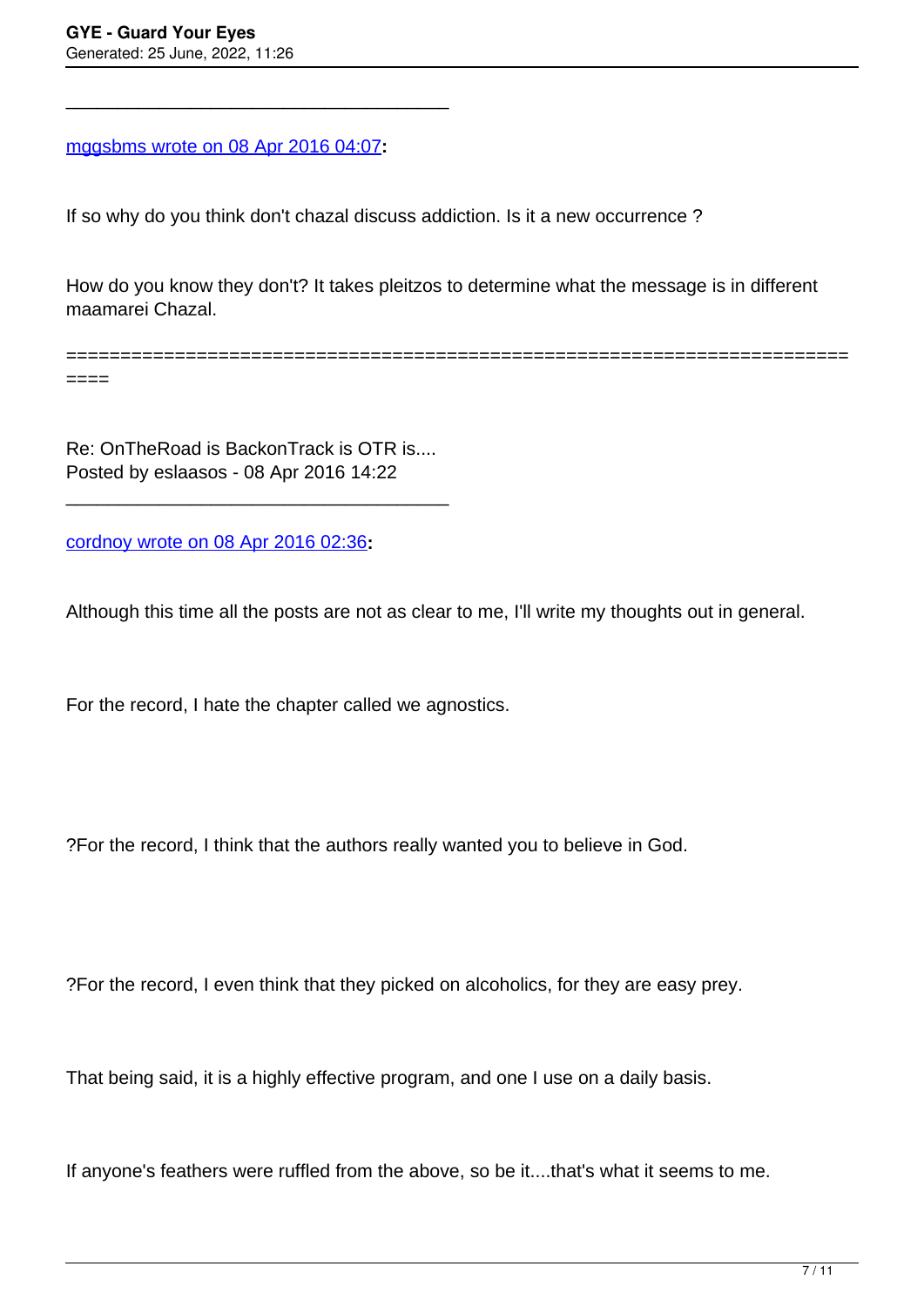Next, regarding what does God do and what do we do? Here is my take: skep writes that this is a world of action, and that is true, but step 1-3, which is the full acceptance that we addicts are not in control and that we cannot (on any practical level) vanquish the dragon, that is something which is not simple to do. That is passive action, and it is tough. Many give it lip service and say that yes our lives are unmanageable and God is the only one who can restore us to sanity, but they don't really believe it. Take my dear friend, who has risen to high levels, far superior to where he was some years ago, but yet, he us is not satisfied. There are still ????? ?????????????????????????? lurking in his neighborhood, and this bothers him immensely. What does he do? He racks his brains in his attempt to figure out what is wrong and what can he do. How can he remedy the situation? Now, perhaps there are legitimate answers, but may I humbly suggest that there really is nothing for him to do except accept the fact that he cannot do it. So easy, yet so difficult. Who can? God can, and enough with the #&ucking doorknob, and I won't venture an opinion about the spirituality flowing thru us, for I don't know much about it.

And now let's get to the steps and the other issue. The initial steps are those of acceptance, tough steps to really and truly give in to, but a prerequisite to working this program. It is only then that we can begin working the actions that will assist us in restoring our lives. So we need to let go and let God and then we need to work.

There is an explanation to this and one which I might even understand, but that is it for now.

B'hatzlachah

My initial post was better....sorry.

?

This discussion of surrender vs. hishtadlus has been had before, and before, and before that too.

Practically speaking from a theoretical point of view (!!!), I always understood that in every aspect of our lives, the success is in Hashem's hands, and all that we can do (and must do) is every bit of effort/hishtadlus that we can, and if we know we have truly done the hishtadlus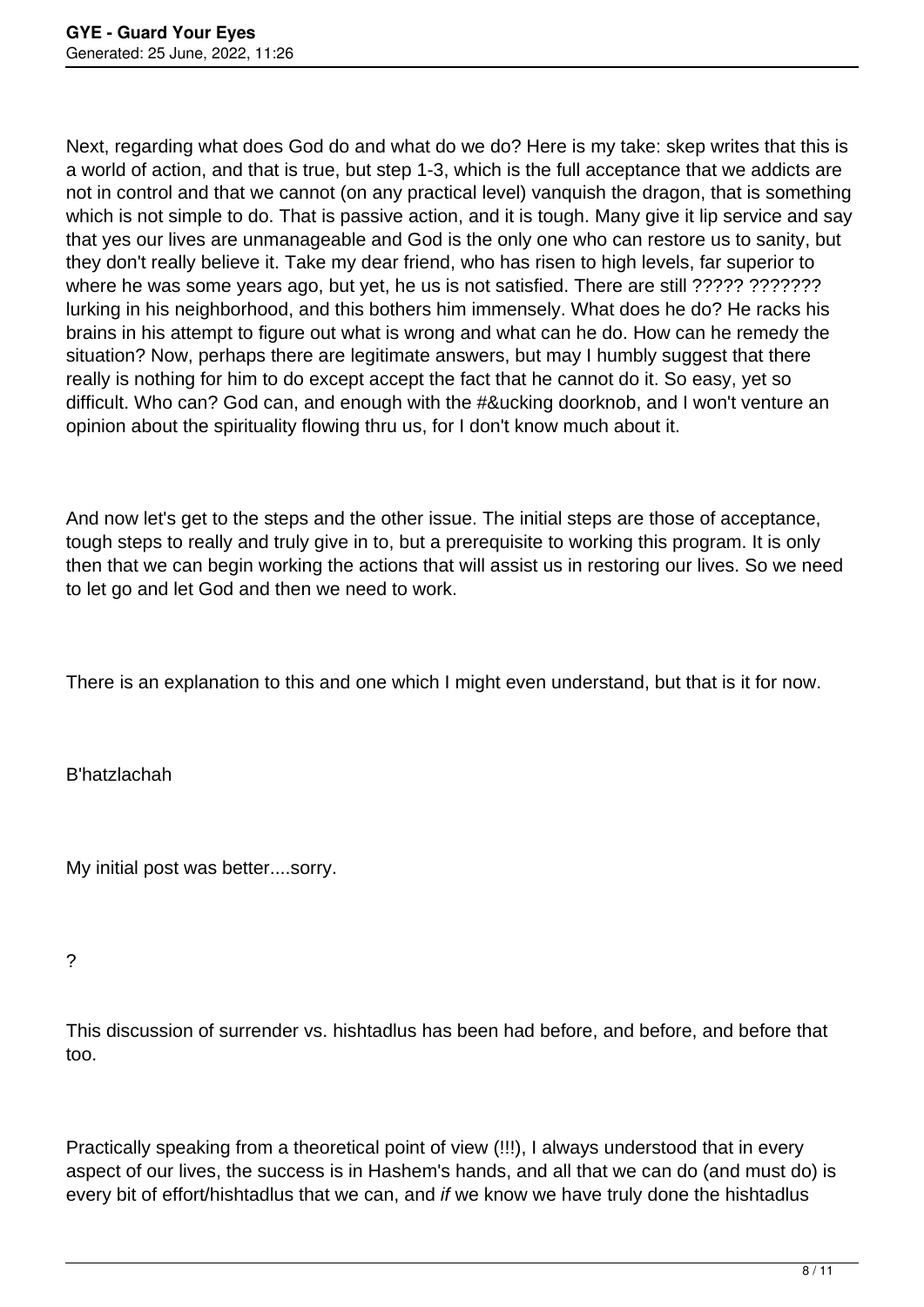Hashem expects of us, then be happy to accept whatever Hashem decides should be.

Maybe being a simple guy helps because I don't see the complexity in this reconciliation.

However, I do see (and experience) huge complexity in determining what is the expected hishtadlus that Hashem wants from me, but that's an individual and situation specific question, hence the complexity.

======================================================================== ====

Re: OnTheRoad is BackonTrack is OTR is.... Posted by mggsbms - 08 Apr 2016 14:38

\_\_\_\_\_\_\_\_\_\_\_\_\_\_\_\_\_\_\_\_\_\_\_\_\_\_\_\_\_\_\_\_\_\_\_\_\_

[eslaasos wrote on 08 Apr 2016 14:12](/forum/id-284017)**:**

[mggsbms wrote on 08 Apr 2016 04:07](/forum/id-283979)**:**

If so why do you think don't chazal discuss addiction. Is it a new occurrence ?

How do you know they don't? It takes pleitzos to determine what the message is in different maamarei Chazal.

That wasn't my premise I was referring to what Cordonoy has said. There are many mamorei chazal that can be interpreted as addiction, but many people have an issue with equating the words of chazal with addiction terminology, which is understandable.

I think the reason we get caught up with this issue is because it's hard to grasp the difference between this specific addiction and the yetzer. Whereas when referring to any other addiction the difference is more pronounced.

========================================================================

Re: OnTheRoad is BackonTrack is OTR is.... Posted by thanks613 - 08 Apr 2016 14:48

\_\_\_\_\_\_\_\_\_\_\_\_\_\_\_\_\_\_\_\_\_\_\_\_\_\_\_\_\_\_\_\_\_\_\_\_\_

====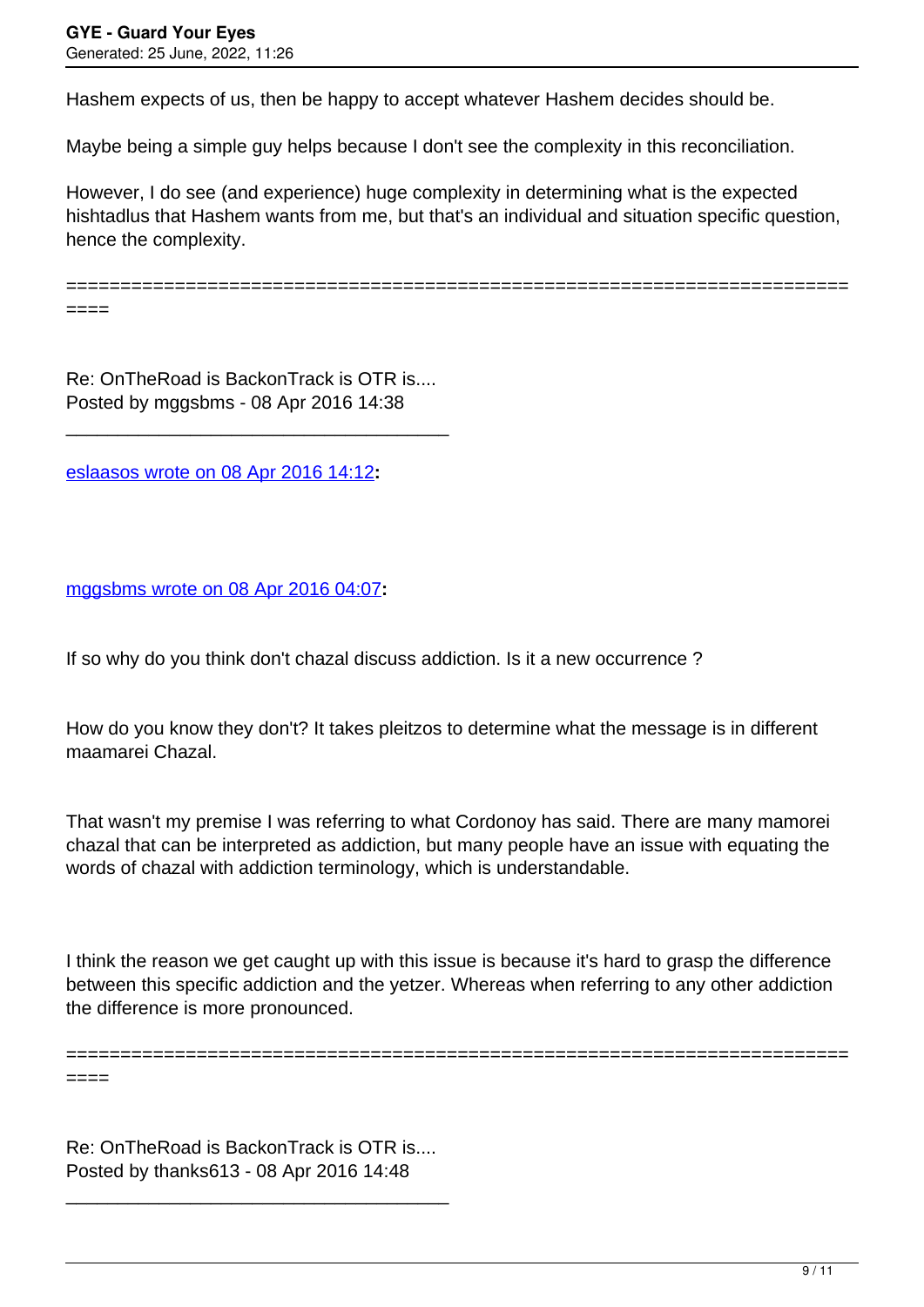As long as we're setting the record straight.... Shlomo how long is your streak ACTUALLY? just tell me one thing if you don;t want to answer. More than 1 day?

========================================================================

====

Re: OnTheRoad is BackonTrack is OTR is.... Posted by markz - 08 Apr 2016 14:49

\_\_\_\_\_\_\_\_\_\_\_\_\_\_\_\_\_\_\_\_\_\_\_\_\_\_\_\_\_\_\_\_\_\_\_\_\_

This is not Shlomos thread - I think he's over 365 day

Im chasing him at +-240

========================================================================

====

Re: OnTheRoad is BackonTrack is OTR is.... Posted by OTR - 08 Apr 2016 15:04

\_\_\_\_\_\_\_\_\_\_\_\_\_\_\_\_\_\_\_\_\_\_\_\_\_\_\_\_\_\_\_\_\_\_\_\_\_

[eslaasos wrote on 08 Apr 2016 14:12](/forum/id-284017)**:**

[mggsbms wrote on 08 Apr 2016 04:07](/forum/id-283979)**:**

If so why do you think don't chazal discuss addiction. Is it a new occurrence ?

How do you know they don't? It takes pleitzos to determine what the message is in different maamarei Chazal.

140 Cumulative Days

Personally, I think that they don't discuss addiction because the Torah was written for healthy people. You need to be a Ben Adam, and have a normal healthy mind to be able to really grow in Torah and Yiras shomayim, middos improvement.... And that is what the Chazal are expecting when issuing their directives, ma'marim etc...